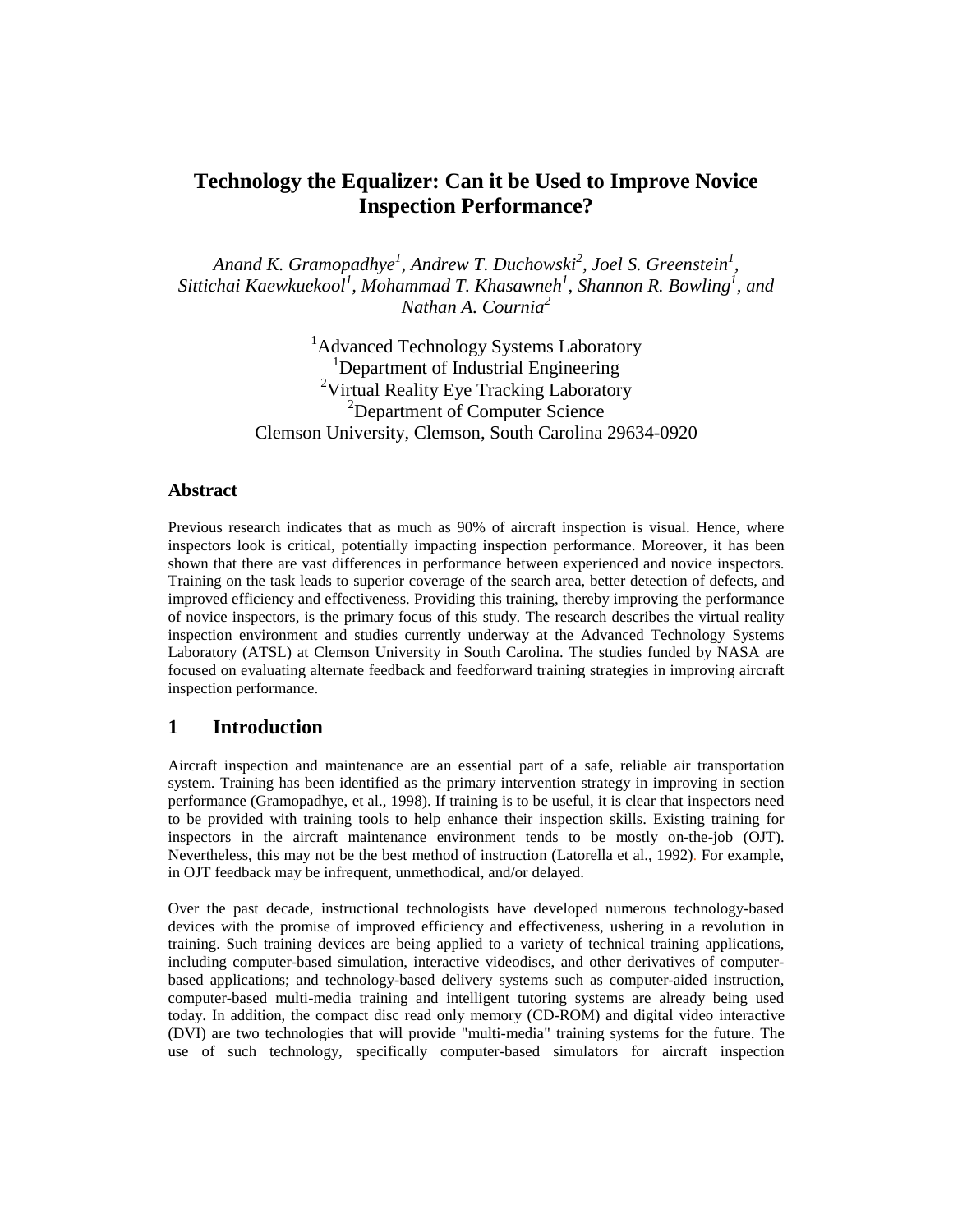maintenance, has a short but rich history (Latorella et al., 1992; Gramopadhye et al., 1997; Blackmon et al., 1996; Nickles et al., 2001), the most advanced and recent example being the Automated System of Self Instruction for Specialized Training (ASSIST), a training program developed using task analytic methodology and featuring a PC-based aircraft inspection simulator (Gramopadhye et al., 2000). The results of the follow-up study conducted to evaluate the usefulness and transfer effects of ASSIST were encouraging with respect to the effectiveness of computer-based inspection training, specifically in improving performance (Gramopadhye et al., 1998).

Despite their advantages, existing multimedia-based technology solutions, including low fidelity simulators like ASSIST, still lack realism as most of these tools use only two-dimensional sectional images of airframe structures and, therefore, do not provide a holistic view of the airframe structure and the complex maintenance/inspection environment. More importantly, the technicians are not immersed in the environment, and, hence, they do not get the same look and feel of inspecting/maintaining a wide-bodied aircraft. To address these limitations, VR technology has been proposed as a solution (Vora et al., 2001).

Using VR, one can more accurately represent the complex aircraft inspection and maintenance situation, enabling students to experience the real hangar-floor environment. The instructor can create various inspection and maintenance scenarios by manipulating various parameters – for example, defect types, defect mix, defect severity, defect location, defect cues -- reflective of those experienced by a mechanic in the aircraft maintenance hangar environment. As a result, students can inspect airframe structure as they would in the real world and initiate appropriate maintenance action based on their knowledge of airframe structures and information resources such as on-line manuals, airworthiness directives, etc. Their performance in tackling these scenarios can be tracked in real-time with the potential for immediate feedback and active learning. Furthermore, instructors can use a progressive-parts approach based on the adaptive needs of the student, or instruction can be delivered asynchronously based on the availability and schedules of the student. The result is an innovative curriculum application, one in which the student will be able to visualize and test the information that is presented, internalizing the lesson. Students will be able to grasp the links between various visual cues presented, the need for specific inspection items and potential maintenance solutions. Repeated exposure to various scenarios along with classroom teaching will help them link theoretical scientific knowledge, for example, physical and chemical characteristics of structures, to various engineering solutions. In response, research efforts at the Advanced Technology System Laboratory (ATSL) at Clemson University have focused on developing the VR simulator for aircraft inspection training.

## **2 Development of the VR Environment**

The development of the VR environment was based on a detailed task analytic methodology (Duchowski et al., 2001). Data on aircraft inspection activity was collected through observations, interviewing, shadowing, and digital recording (using video and still images) techniques. More detail on the task description and task analytical methodology can be found in Duchowski et al. (2001).Various scenarios were developed which were representative of those would occur in the real world environment. A library of defects was developed occurring at various severity and locations. The following defects were modelled: corrosion, crack and broken conduits. By manipulating the type, severity, location and defect mix; experimenters can now create airframe structures that can be used for running controlled studies.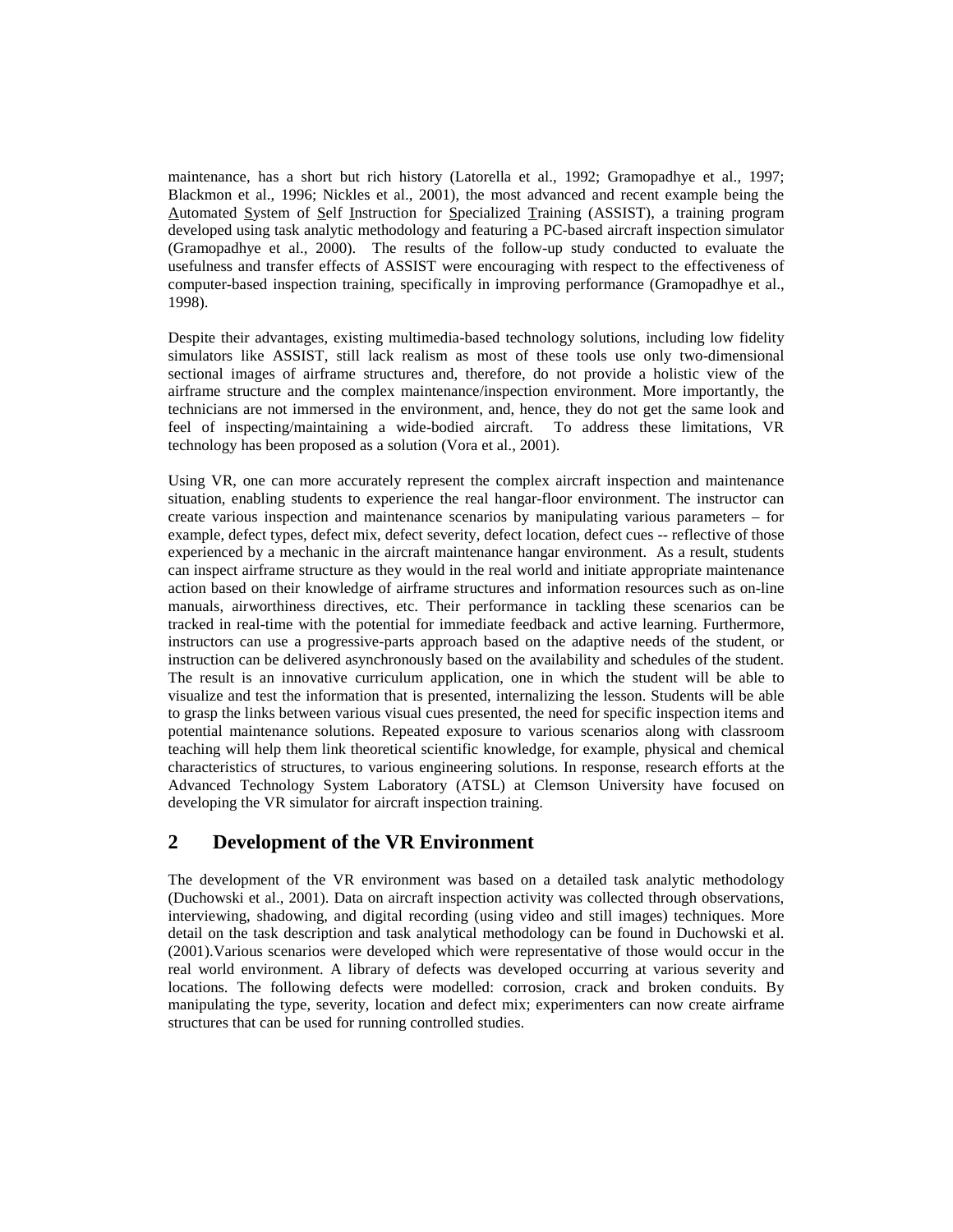# **3 The VR Environment**

Our operational and deployable VR inspection simulator features a binocular eye tracker built into the system's Head Mounted Display (HMD), which allows the recording of the user's dynamic point of regard within the virtual environment (Figure 1a) (Duchowski et al., 2001). User gaze direction, as well as head position and orientation, are tracked to enable navigation and postimmersive examination of the user's overt spatial-temporal focus of attention while immersed in the environment. Tracking routines deliver helmet position and orientation in real-time, both of which are then used provide updated images to the HMD. User gaze direction is tracked in realtime (Figure 1b), along with calculated gaze/polygon intersections, for subsequent off-line analysis and comparison with stored locations of artificially generated defects in the inspection environment (Duchowski et al., 2002).



Figure 1: (1a) User immersed in VE, (1b) Real time gaze tracking in VR, (1c) Physical aircraft cargo bay, (1d) Captured fixation in virtual environment

The goal of the construction of the virtual environment is to match the appearance of the physical environment, similar to the example shown in Figure 1c (Vora et al., 2001). Eye movements, following fixation analysis, captured in the existing prototype VR environment are shown in Figure 1d. During immersion, users have access to tools similar to those used by a technician on the aircraft hangar floor (e.g., flashlight, mirror), albeit these are virtual in our environment. The system captures process data (eye movements of the subjects as seen in Figure 1d) and performance data (speed and accuracy) for use as feedback to the subjects. Several defect scenarios have now been developed (e.g., enabling visual search for corrosion, cracks, broken conduits), augmented with user-adjustable parameters. The graphical user interface facilitates online user immersion and off-line eye movement analysis.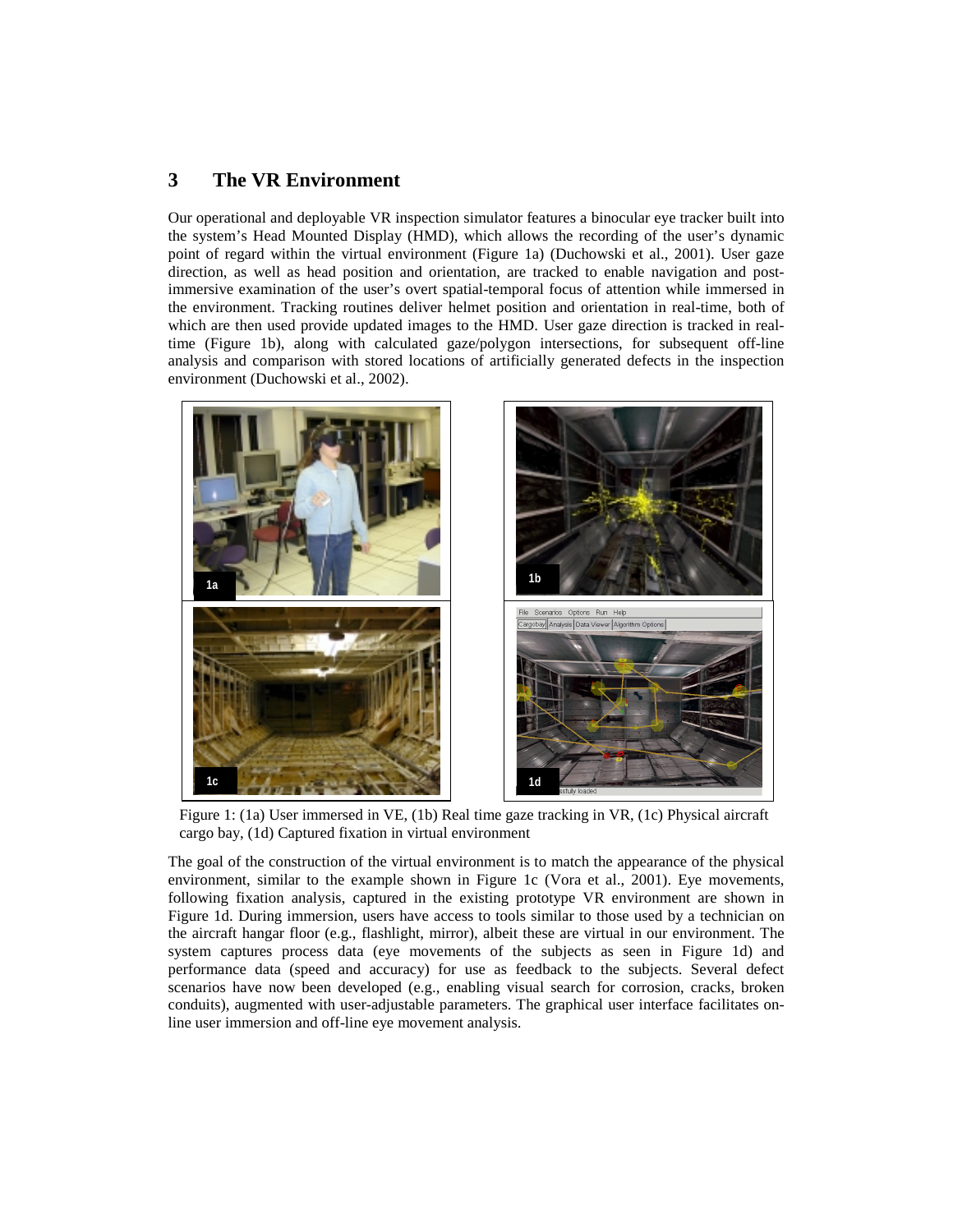Since initial development, we have successfully migrated from primary supercomputer rendering engine (a dual-rack, dual-pipe, SGI Onyx2® InfiniteReality™ system with 8 raster managers and 8 MIPS® R10000™ processors) to a personal computer. Our PC platform, running Linux and equipped with an NVidia GeForce4 TI4600 graphics card, attains rendering performance comparable to our former SGI platform at a significant reduction in cost. Multi-modal hardware components include a binocular ISCAN eye tracker mounted within a Virtual Research V8 (high resolution) Head Mounted Display (HMD).

# **4 Description of Studies**

The studies funded by NASA are focused on the evaluation of alternate feedback and feedforward strategies in improving inspection. The following is a description of two experiments underway.

 Feedback information has had consistently positive results in all fields of human performance (Gramopadhye et al., 1997), provided that it is given in a timely and appropriate manner. Wiener (1975) has reviewed feedback in training for inspection vigilance and has found it universally beneficial. Traditional feedback provided to the inspector has been performance feedback (speed and accuracy). Another form of feedback is information on process/ measures (e.g., search strategies, eye-movements data). However, it is still unknown how process and performance feedback should be presented to the inspector and what would be the best forms (i.e., statistical and graphical) of presenting this information. Therefore, the primary objective of this study is to evaluate the effectiveness of alternate feedback strategies (process, performance, and combined) on visual search performance: speed, accuracy, and search strategies.

The use of prior information (feedforward) is known to affect inspection performance (McKernan, 1989). This information can consist of knowledge about defect characteristics (types, severity/criticality, and location) and the probability of these defects. Although several studies have been conducted that demonstrate the usefulness of feedforward as a training strategy there are certain research issues that need to be addressed. These issues include: what format should feedforward information be presented in, when should feedforward information be presented, and how much feedforward information should be presented. Hence, this study evaluates the effect of feedforward information in a simulated 3-dimensional environment by the use of virtual reality. A simulated aircraft cargo bay in which inspectors must locate and identify various types of defects is the simulated environment used for the study. The use of job-aiding tools (flashlight and mirror) in conjunction with feedforward information is also evaluated.

## **5 Discussion and Conclusions**

The VR environment developed allows researchers to conduct off-line controlled studies, facilitating the collection of performance (e.g., speed and accuracy) and process measures data (e.g., eye-movements strategies). The results obtained from these studies can be used to understand different aspects of inspection performance. Earlier studies have shown good transfer effects between virtual environments and real-world environments (Vora et al., 2001) in aircraft inspection. The results of these studies will throw new light in the use of feedback and feedforward in improving inspection performance, which will ultimately improve safety. Moreover, using the VR environment, we will be able to train novice inspectors in where to look for defects, thereby bring their performance to that of experienced colleagues in a shorter time span.